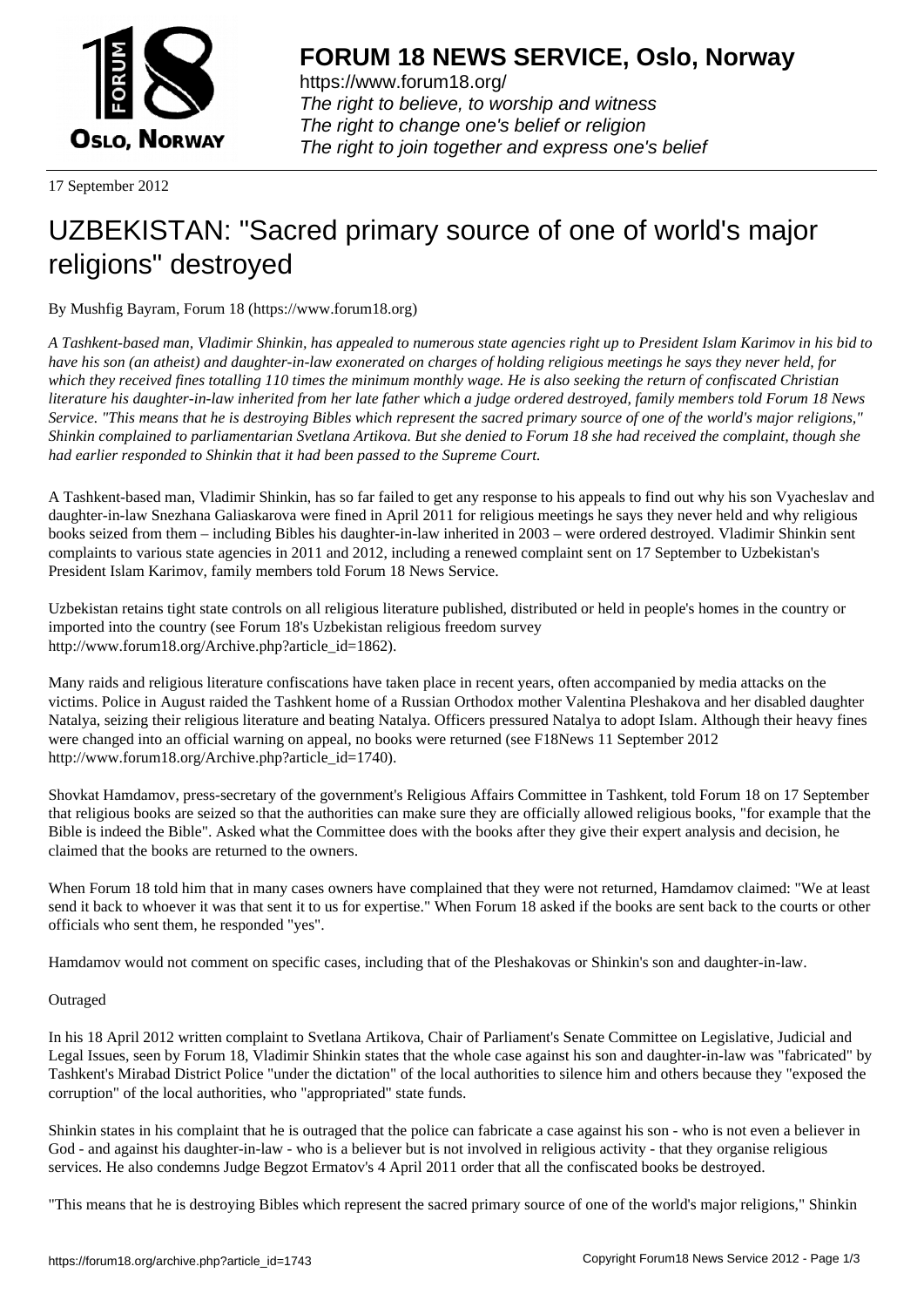Forum 18 notes that Uzbek courts frequently order Christian, Muslim, Jehovah's Witness and other religious literature destroyed.

No response

Family members told Forum 18 that they received a letter from Senator Artikova in May that she had forwarded the complaint to the Supreme Court. They said they have not heard either from her or the Supreme Court since. They said that they want the literature to be returned, and Vyacheslav Shinkin and Galiaskarova to be exonerated.

Senator Artikova told Forum 18 on 10 September that she could not comment on court decisions, because this would constitute "interference by the law-making branch of government in the judiciary, which is independent". Asked by Forum 18 what she did with Shinkin's complaint, she said: "Usually we send such complaints to the Supreme Court for further investigation." However, she claimed that her staff told her that they had received no letter from Shinkin.

Officials at the Supreme Court referred Forum 18 to its Complaints Department. However, on 13 September the Complaints Department official put the phone down as soon as Forum 18 identified itself.

## Massive fine

Judge Ermatov of Tashkent's Mirabad Court on 4 April 2011 found Vyacheslav Shinkin and Galiaskarova guilty of illegally storing religious books and materials, and illegally conducting religious services in their private home, family members told Forum 18. Shinkin was fined 100 times the minimum monthly wage or 4,973,500 Soms (15,860 Norwegian Kroner, 2,030 Euros, or 2,930 US Dollars at the inflated official exchange rate) and Galiaskarova one tenth of that, 497,350 Soms. Tashkent City Court rejected their appeal on 29 April 2011.

Vladimir Shinkin complains that on 3 April 2011, Mirabad District Police officers "under the guise" of passport check-ups in her absence broke into Galiaskarova's private flat in Mirabad District, which she rented out. Without a warrant from the Prosecutor's office, officers confiscated the private library of her deceased father, which consisted of Christian and secular fiction books.

Shinkin says that Galiaskarova's father – who died in 2003 - was a Christian theologian, and attended the Church of Christ, a legally registered Tashkent congregation. Among the confiscated books were three rare historic editions of the Bible.

Shinkin also complains that on the same day, police in Tashkent's Hamza District in cooperation with Tashkent City and Mirabad District Police officials, again without prosecutors' approval raided the flat of his son and daughter-in-law. The police again made an "unlawful" search, and confiscated several Christian books, including a Children's Bible, as well as works of fiction which are sold openly in bookshops.

Shinkin explains that the Christian books belonged to his daughter-in-law, who comes from a Christian background, while his son is an atheist, who respects his wife's beliefs.

The police took Galiaskarova to Mirabad Police Station, holding her there from 5 pm on 3 April 2011 till 8 pm the following day. She was then taken to Mirabad Court after the police, promising that she would be released, compelled Vyacheslav Shinkin and Galiaskarova to sign the "fabricated" police reports that Shinkin allegedly stored banned religious literature and conducted religious services in his private home.

The confiscated books were immediately sent to the Religious Affairs Committee for an "expert analysis", family members told Forum 18. In its 4 April statement, the Committee declared that although the Christian books contained nothing harmful to the state, they were not to be used to teach religion to children. "Judge Ermatov used this as the basis to confiscate the books – including the rare Bibles - and order them destroyed though there was no evidence they had used the books to teach religion to children. It is all stupid."

The same Judge Ermatov fined the Pleshakovas in August 2012. (END)

For a personal commentary by a Muslim scholar, advocating religious freedom for all as the best antidote to Islamic religious extremism in Uzbekistan, see http://www.forum18.org/Archive.php?article\_id=338.

For more background, see Forum 18's Uzbekistan religious freedom survey at http://www.forum18.org/Archive.php?article\_id=1862.

Full reports on freedom of thought, conscience and belief in Uzbekistan can be found at http://www.forum18.org/Archive.php?query=&religion=all&country=33.